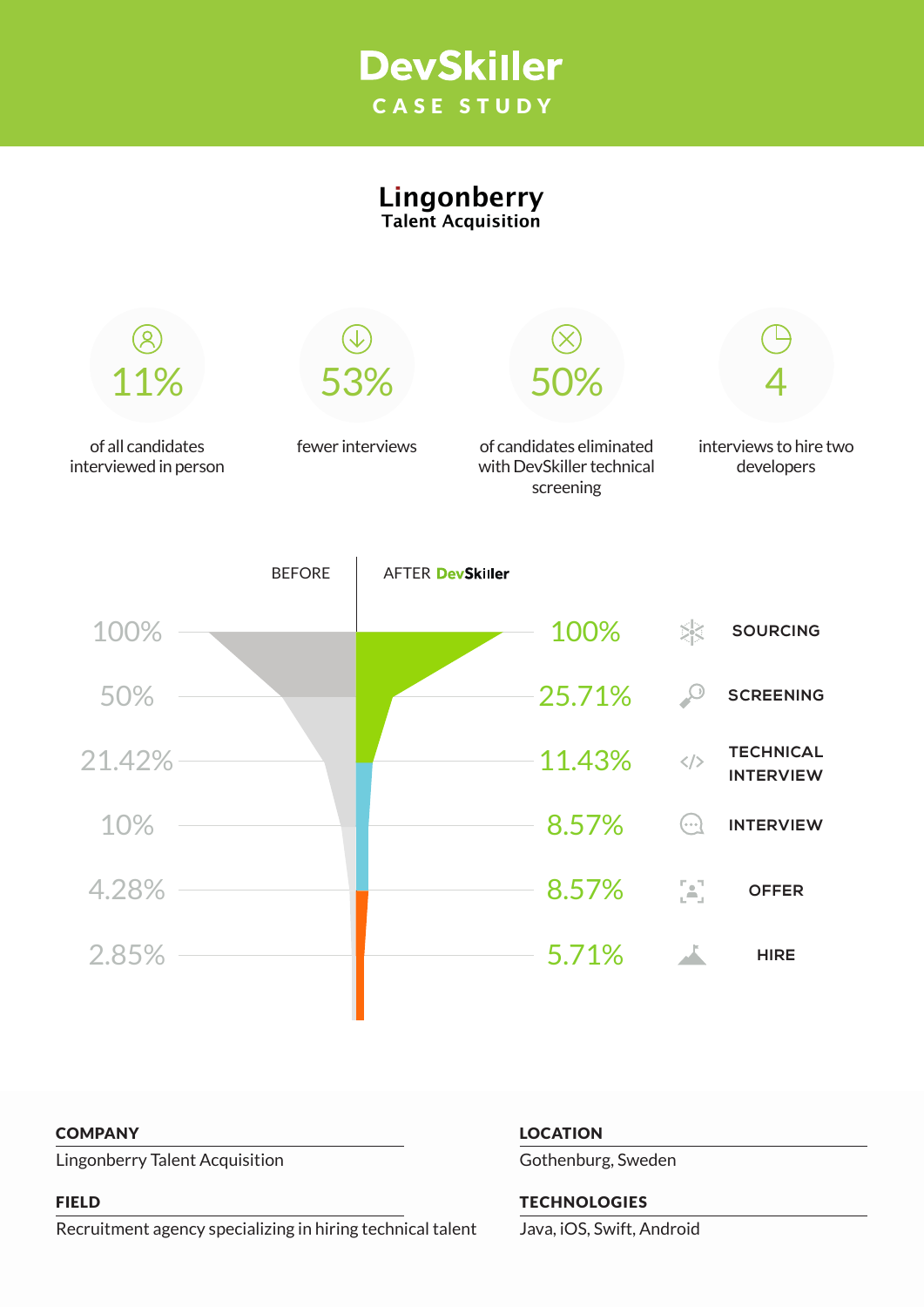## **CHALLENGES**

#### **Ineffective screening procedure**

Lingonberry's previous screening procedure wasn't narrowing their recruitment funnel enough. A full 50% of the candidates they assessed with their own tasks were still being invited to the technical interview. What is more, they could only recruit for roles where they had programming competence.

#### **Too many interviews**

One of Lingonberry's biggest problems was that they scheduled too many interviews. Before introducing DevSkiller, on average 15 candidates had to be interviewed in person to make two hires.

#### NUMBER OF INTERVIEWS NEEDED TO HIRE TWO DEVELOPERS



#### **Too much effort**

Candidates were contacted more often over a longer period of time than necessary. Interviews had to be scheduled and candidates notified about their status, creating tons of unnecessary manual work.

#### **RESULTS**

#### **53% fewer in-person interviews**

After implementing DevSkiller, on average four candidates are now interviewed to hire two software developers, almost a quarter of the 15 candidates that had previously been interviewed for the same positions.

"The duration of the recruitment process has not changed, but we spend less time and effort per candidate. We also don't waste time on the wrong candidates."



JONATAN RUGARN CEO, FOUNDER, RECRUITER AT LINGONBERRY TALENT ACQUISITION, ENGINEERING MANAGER AT AVINODE GROUP

**Lingonberry**<br>Talent Acquisition



#### **50% of candidates eliminated with a DevSkiller technical assessment**

Lingonberry Talent Acquisition now eliminates non-viable candidates much earlier in their recruitment process. "The DevSkiller test is the first thing I do with each applicant, after sorting out the irrelevant CVs. We only interview them if they pass the test," says Jonatan.